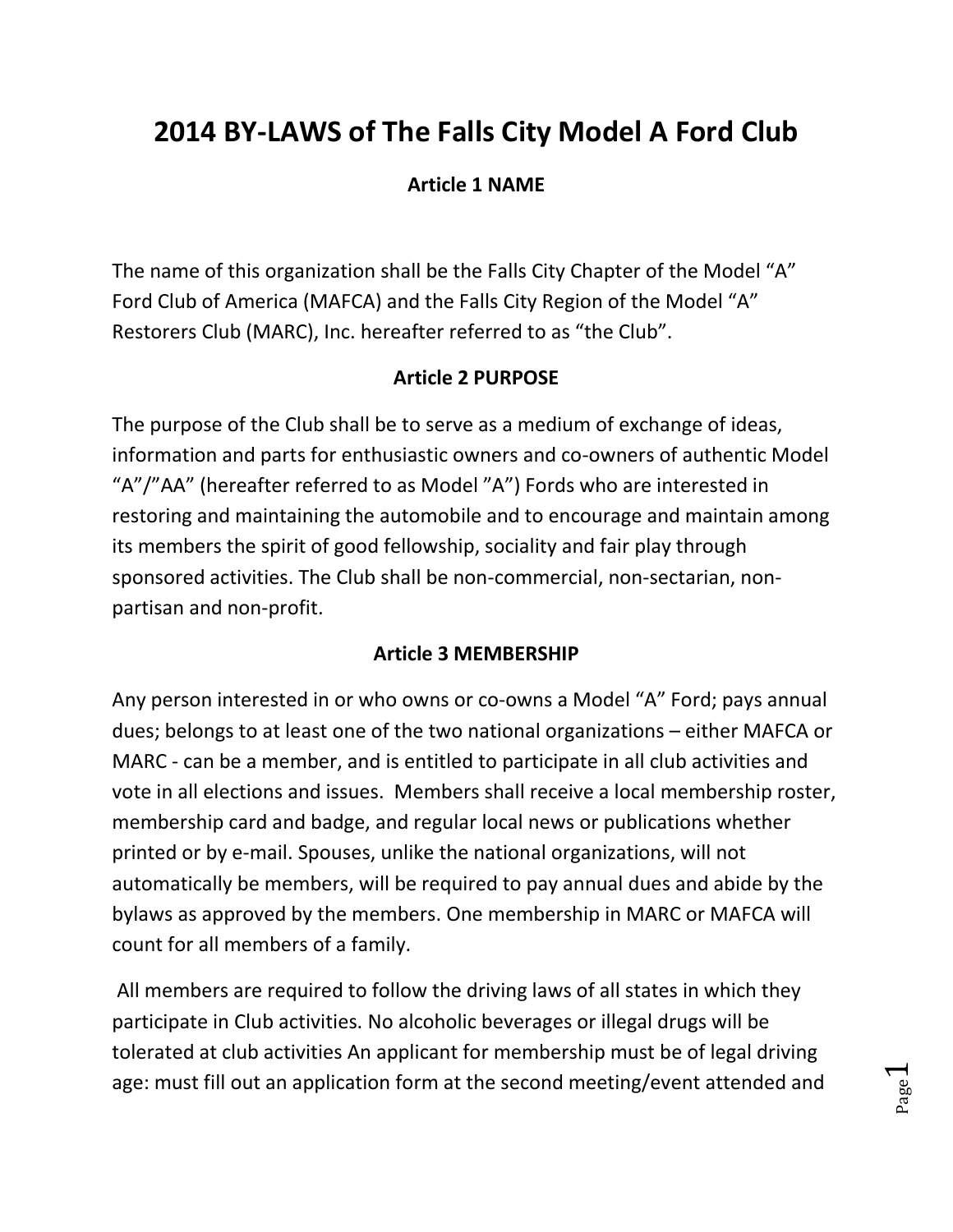receive a copy of the bylaws; will be voted on for membership at the next business meeting attended after returning the signature page indicating he/she has read and understands the bylaws and agrees to honor them; must join either MARC or MAFCA if not already a member of one of them, and pay Club dues. Prospective members will be accepted by a two thirds majority vote of those present at the third attended meeting.

Charter members will be considered lifetime members, even if no longer able to be active in the club, will retain all rights of membership, and will no longer be required to pay annual dues.

### **ANNUAL DUES**

Annual dues shall be \$15 for the year 2011. Dues for subsequent years will be determined annually by the Directors and announced to the membership at the November dinner meeting. The amount of the dues will be accepted or rejected by vote of the membership at the same November meeting.

Dues are payable annually during the first quarter of the year – January, February, March. Members who have not paid their dues by March 31 may have their membership terminated. New members entering the club prior to June 30<sup>th</sup> shall pay the full amount of the annual dues. Those joining July  $1<sup>st</sup>$  through September 30<sup>th</sup> shall pay one half the amount of the annual dues. Those joining between October 1 and December  $31^{st}$  shall pay the full amount of the dues which will be credited to full payment for the following year.

## **TERMINATION OF MEMBERSHIP**

The Club, by an affirmative vote of two thirds of the members present at a regular meeting, may suspend or expel a member for cause after an appropriate hearing has been held by the Board of Directors. Concern may be expressed by any member confidentially, to any member of the Board of Directors. A special meeting of the Board of Directors will be held as soon as possible to address the issue reported and, following a complete review, will make a recommendation to the members at the next regularly scheduled meeting.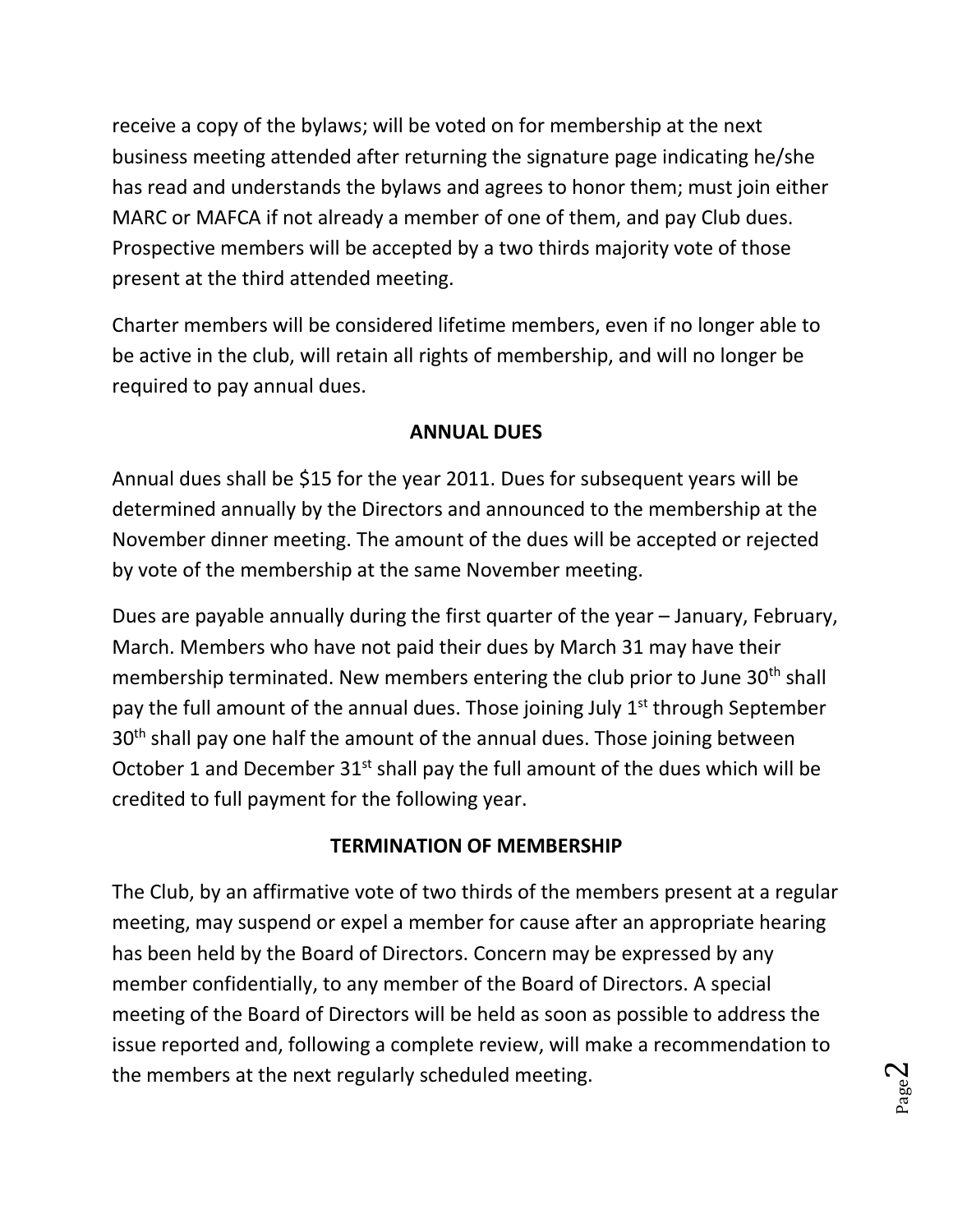# **REINSTATEMENT OF MEMBERSHIP**

Any terminated member may apply to become a full member by following the same procedure as any new member.

Any former member who left the club voluntarily and in good standing and who subsequently wishes to be reinstated, may do so by paying the current years dues.

### **ROSTER**

The roster shall be published as soon as possible after March  $31<sup>st</sup>$  each year. It is to be compiled under the direction of the Treasurer who will give the required information to the Newsletter Editor.

## **Article 4 MEETING**

Regular meetings will be held on the  $4<sup>th</sup>$  (fourth) Saturday of each month unless otherwise notified. Special meetings of the members may be called either by the President, the Board of Directors or not less than one fourth of the members of the Club.

Regular business meetings shall be conducted in accordance with Roberts Rules of Order.

## **PLACE OF MEETING**

The place of the regular meeting shall be the responsibility of the Club officers.

## **NOTICE OF SPECIAL/CALLED MEETING**

Written or printed notice stating the place, day and hour shall be delivered either personally, by mail or by e-mail to each member, not less than five (5) nor more than twenty (20) days before the date of the meeting by the President or the Secretary or other officers or by the person(s) calling the meeting. In case of a special meeting or where required by statute or by these by-laws, the purpose for which the meeting is called shall be stated on the notice. If mailed, the notice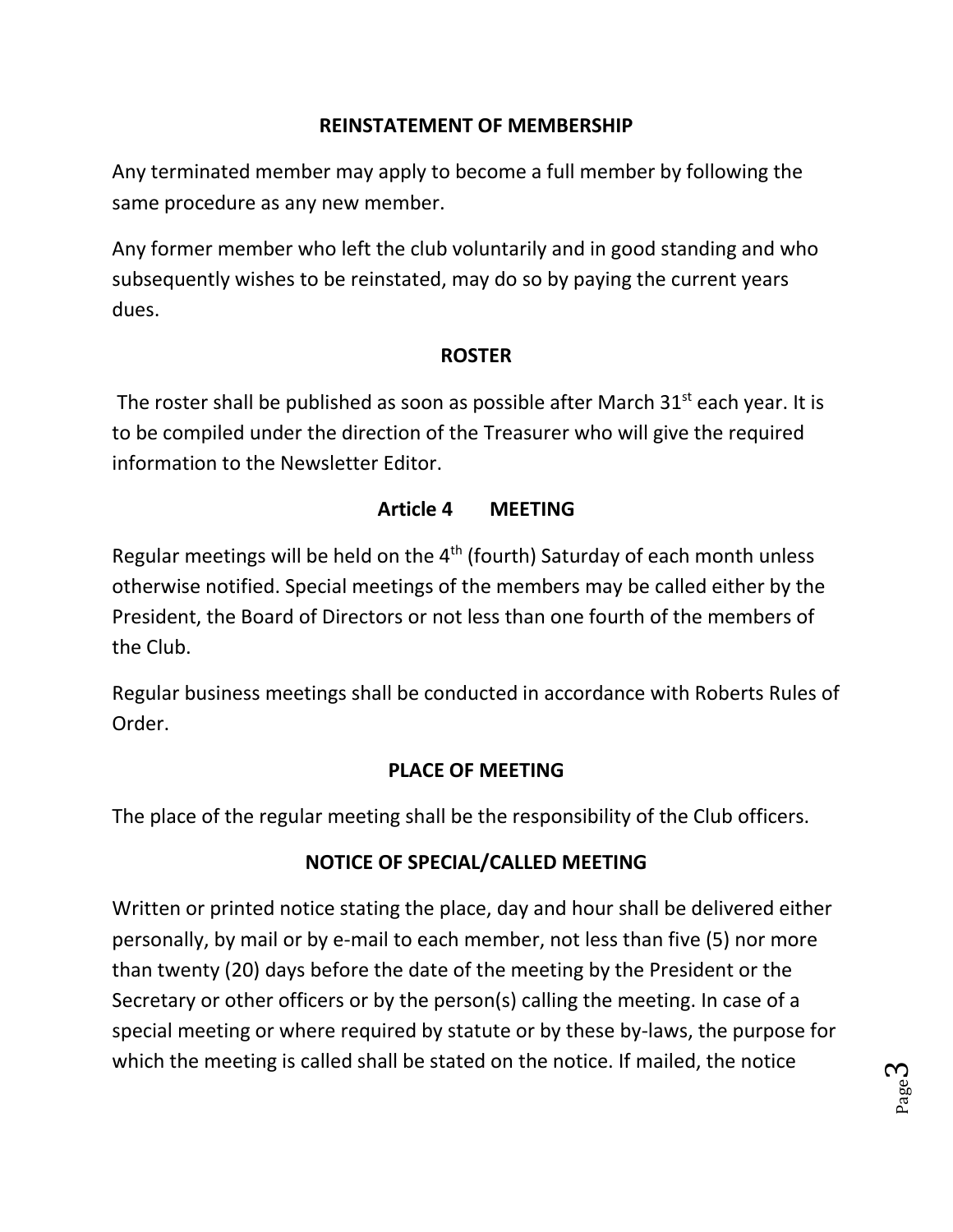shall be deemed as delivered when deposited in the United States mail addressed to the member at the address as it appears on the records of the Club.

# **QUORUM**

A quorum shall consist of one fourth (1/4) of the total membership. If a quorum is not present at any meeting of the members no changes to officers or by-laws may be made. A majority of the members present may adjourn the meeting.

## **Article 5 OFFICERS**

The elected officers of the club shall be a President, Vice-President, Treasurer, Secretary and Newsletter Editor. Swap Meet Chair and Librarian shall be appointed positions. The Club may elect or appoint such other officers as it shall deem necessary. No officers of the Club shall hold more than one (1) elected office at a time. It is required by both national organizations that the President, Vice-President, Treasurer, Secretary and Newsletter Editor belong to both organizations. The Club shall pay the dues of one of the two national organizations for the five (5) officers mentioned above during their term in office.

# **NOMINATION OF OFFICERS**

Nominations for officers shall be announced at the October meeting on evennumbered years, having been vetted for interest and qualifications by the members of the Board of Directors. Voting will take place at the November dinner meeting. Additional nominations may be accepted from the floor as long as the nominee has agreed and is qualified for the position. No person can be nominated for more than one office at a time. Elections will be for a single office at a time. Each office will be decided prior to receiving nominations for the next office. No two members of the same household shall be on the Board and/or hold an elected office at the same time.

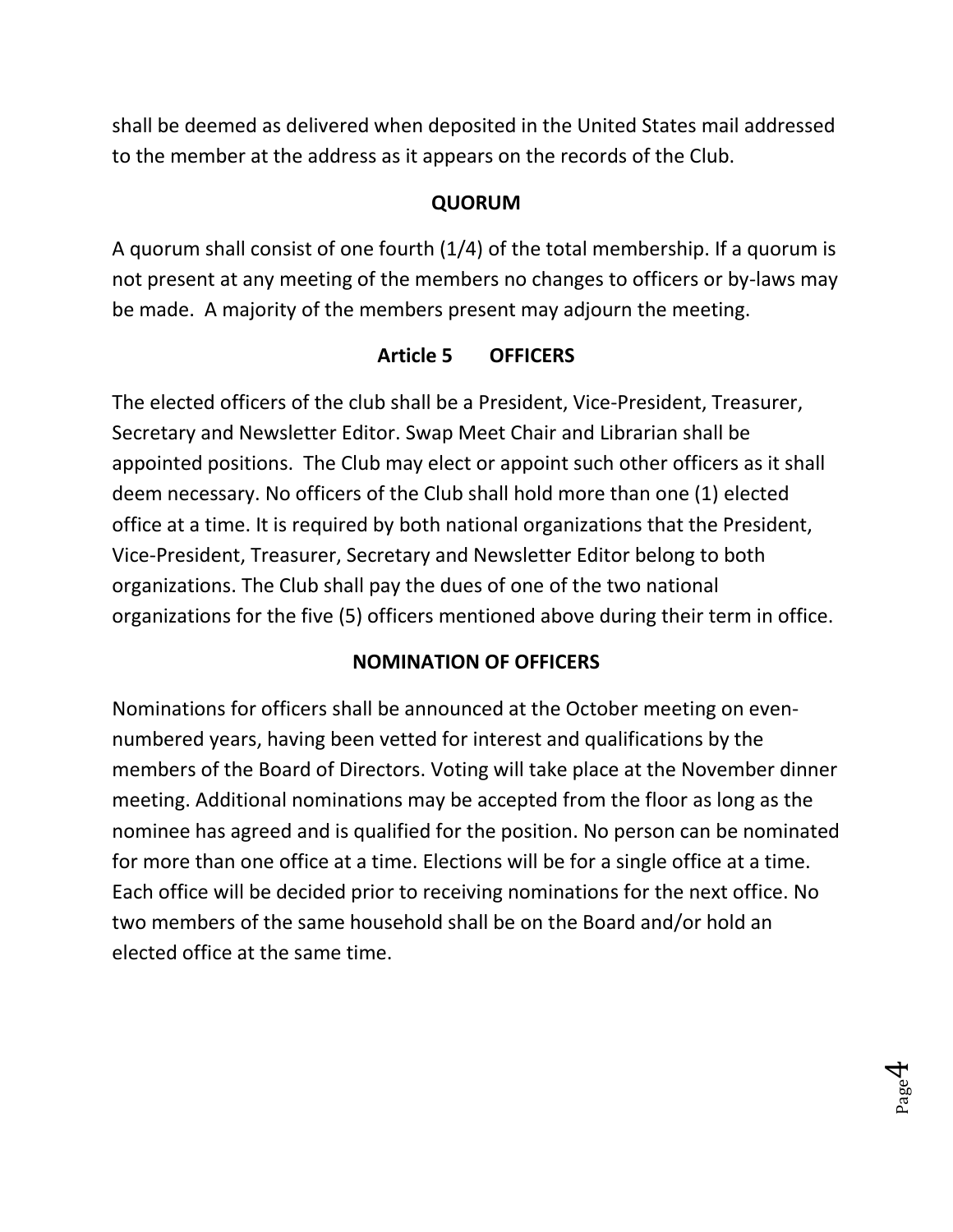# **Election TERM OF OFFICE**

Officers of the Club shall be elected for two-year terms by the members at the November meeting in even-numbered years. The President and Vice-President shall not serve more than two (2) consecutive terms. Other offices are not restricted as to years of service.

# **REMOVAL FROM OFFICE**

Any officer or agent appointed or elected by the club may be removed by the Club whenever, in its judgment, such a move would be in the best interest of the Club. Recommendations for removal are to be sent in confidence to the Board of Directors for actions as deemed necessary. Any member may make such a recommendation to the Board. A meeting of the members of the Board will be scheduled by the Club President as soon as possible to address such an issue.

### **VACANCIES**

A vacancy in any office because of death, resignation, removal, disqualification or otherwise, may be filled by the Club by vote for the unexpired portion of the term. The vote will be taken at the next scheduled business meeting following the announcement of the vacancy. A majority vote of members present will be accepted.

### **PRESIDENT**

The President shall be the principal executive officer of the Club. The President shall preside at all meetings of the Board and the business meetings and be an exofficio member of all committees. In the event the President must be absent for a scheduled business meeting or Board meeting, the Vice-President is to be notified as soon as possible in order to perform the duties incidental to the office of the President.

### **VICE-PRESIDENT**

The Vice-President shall be the Activities Director, responsible for the planning and coordination of the Club activities/tours/dinners etc. The Vice-President may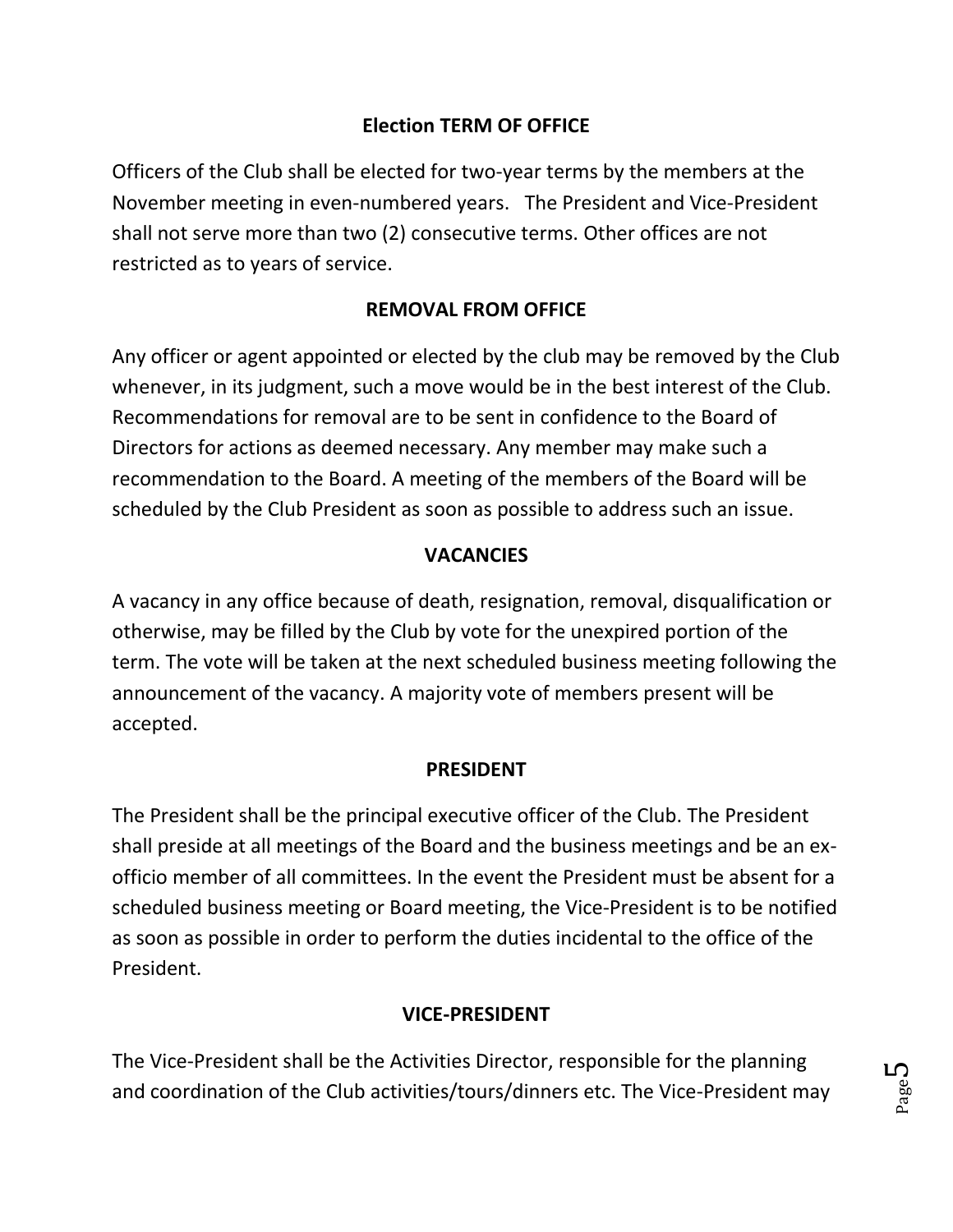appoint coordinators to assist with and/or to lead activities, tours, etc. At least three dinners will be planned for members of the Club annually. One will be to honor Mothers and Fathers and be held between those two national holidays, another will be in November and one in February. A Christmas party will be planned for December. In the absence of the President, the Vice-President shall perform the duties of the President, and when so acting, shall have all powers of and be subject to all restrictions of the presidency. The Vice-President shall perform such other duties as may be assigned by the President or by the Club.

#### **TREASURER**

The Treasurer shall see that all notices are duly given in accordance with the provisions of these by-laws or as required by law; keep a register of the Post Office address of each member which will be furnished to the Treasurer by such member; shall have charge and custody of and be responsible for all dues payable to the Club from any source whatsoever; deposit all such money in the name of the Club in such banks, trust companies or other depositories as shall be selected in accordance with the provisions of these by-lays; pay all Club costs for approved bills, including the three Club dinners; make whatever donations requested and approved by the membership. The Treasurer shall perform other duties incident to the office of Treasurer, including ordering and selling shirts, jackets, hats and other miscellaneous items; ordering and delivering name tags to new members at scheduled meetings; and such other duties as may be assigned by the President or by the Club. Treasurer records shall be maintained for a minimum of seven (7) years.

The Treasurer is responsible to provide the Editor with new member data on a monthly basis and a copy of the monthly report to each elected officer.

#### **SECRETARY**

The Secretary shall write, read and retain the minutes of each regular and/or called meeting. In the event of a planned absence, the Secretary shall arrange for another member to perform such duties. The Secretary shall also be responsible for retaining copies of the minutes for the records; ensuring each elected official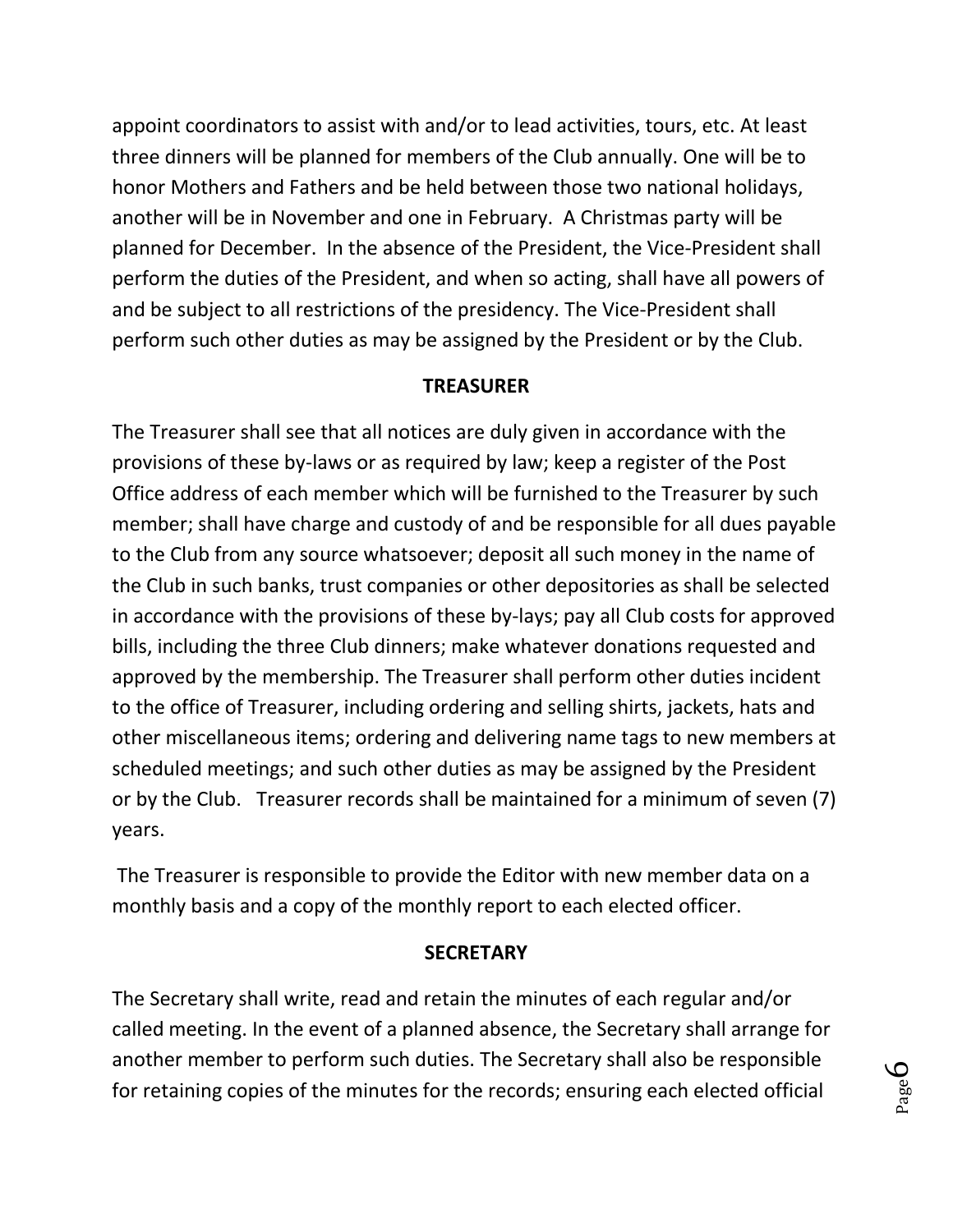receives a copy of the minutes each month; register annually the membership roster to the Model A Ford Club of America (MAFCA) and the Model A Restorers Club (MARC); ensure payment of dues to each of the national organizations; register each member on the Attendance Roster at each regular and special called meeting; record those driving Model A cars to the meeting; apply all necessary paperwork/ applications for Club insurance for the Club Annual Swap Meet; keep copies of local and national membership applications for new members; and shall perform such other duties as may be assigned by the President of the Club, which may include taking pictures at Club functions and submitting articles of Club activities to both national magazines.

# **NEWLETTER EDITOR**

The Editor's duties include printing and distributing the monthly newsletter, either by email or the postal service; publishing the membership roster in April after receiving the list of members from the Treasurer; sending out special meeting notices; completing the Federal Form 990N and the Annual Report to the Commonwealth of Kentucky as required by law; and performing other duties as requested.

## **SWAP MEET CHAIR**

This is an appointed position whose responsibilities include: securing the facility for the meet; insuring, along with the Treasurer, that the contract for the facility is signed; advertizing the meet; recruiting a committee from the membership for registration of, set up and clean up, and the overall running of the event.

# **Article 6 COMMITTEES**

# **BOARD OF DIRECTORS**

The Board of Directors is to be a revolving committee to consist of two (2) members who are past presidents, two (2) members-at-large and the five (5) current elected officers. When two past presidents are not available, the Club will select enough members-at-large to fill the positions. This Board will act in case of

Page  $\overline{\phantom{0}}$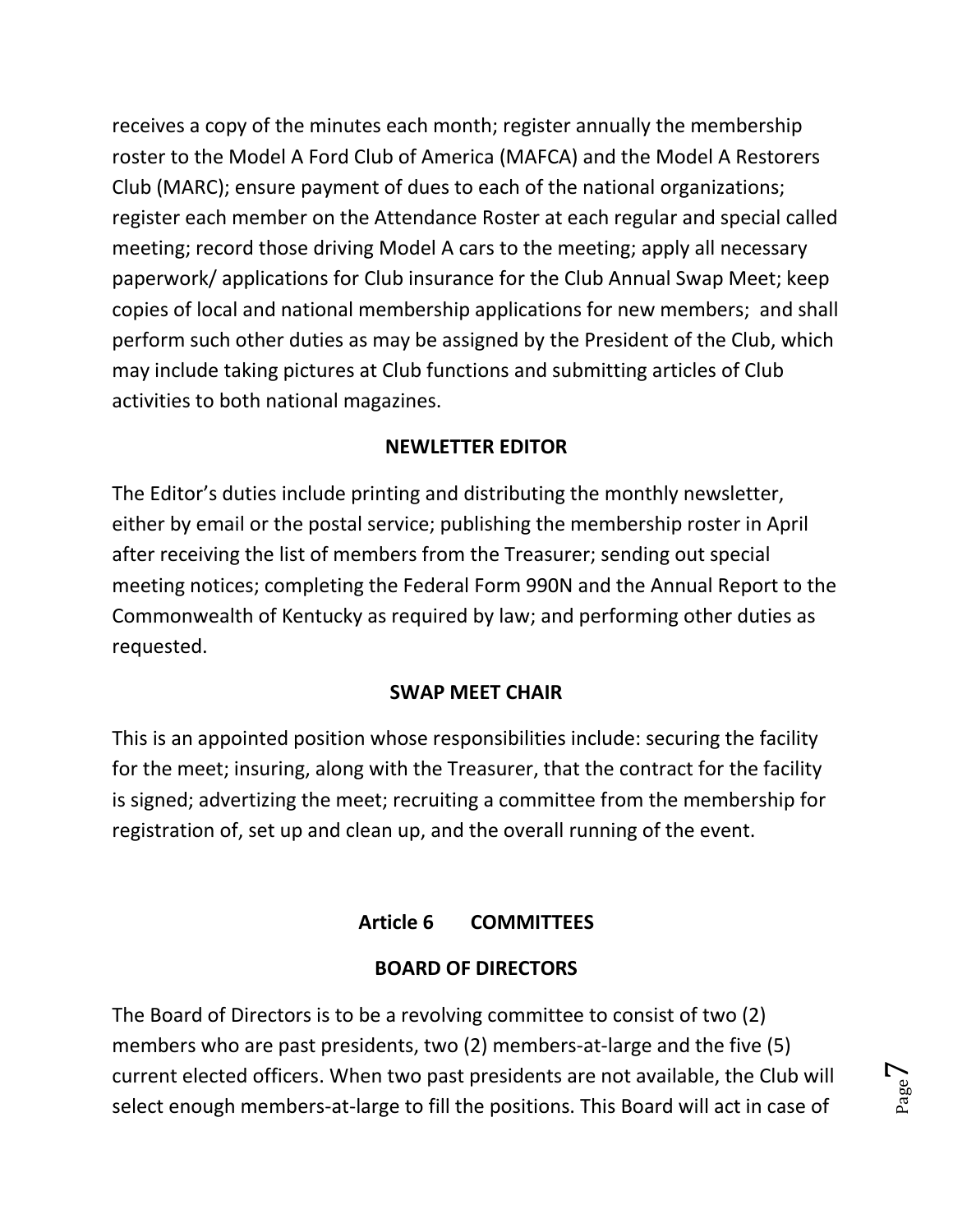emergencies of the Club and will serve to advise the officers but is not authorized to act without a majority vote of the Club's members present and voting at a regular or special meeting. The requirement of a majority vote includes accepting the recommendation of the Board for the amount of annual dues to be paid by the membership.

Duties include but may not be limited to:

- suggest the amount of the annual dues at the November meeting
- call a special meeting as requested to review concerns of the members re: members/officers of the Club
- vet a list of candidates for office for presentation to the membership at the October meeting in even-numbered years
- select a financial institution in association with the Club Treasurer accept gifts or bequests on behalf of the Club in cooperation with the Treasurer who will deposit/dispense such funds as instructed
- ensure an annual audit of the Club's books by the beginning of the second, quarter of the year (April) and as requested
- designate the charity/charities to receive any funds remaining after all bills are paid should the Club be dissolved.

# **OTHER COMMITTEES**

Other committees may be appointed or formed by the President as the need arises. The President is to be an ex-officio member of every committee. Each committee is to serve for no more than one year and may be terminated sooner if the need for such a committee no longer exists. Each committee shall appoint one member to act as Chairperson. Committee members may be removed by the President of the Club when deemed necessary. Vacancies may be filled by appointment in the same manner as the original appointments.

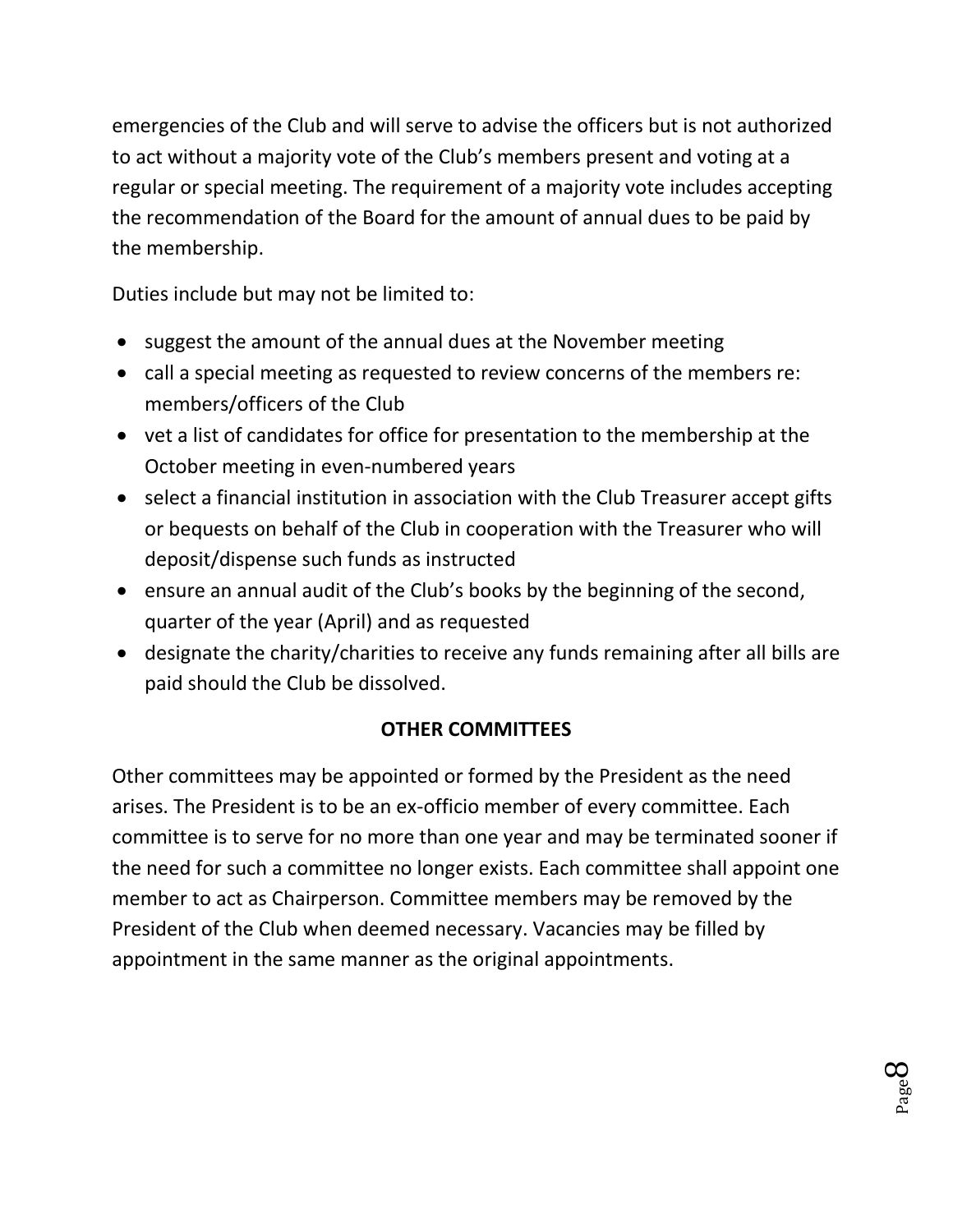# **COMMITTEE QUORUM**

A majority of the whole committee shall constitute a Quorum and the act of a majority of the members present at a meeting at which a quorum is present shall be the act of the committee.

### **COMMITTEE RULES**

Each committee may adopt rules for its' own governance consistent with these by-laws.

## **Article 7 FINANCES**

# **CONTRACTS, CHECKS, DRAFTS, etc.**

All checks, drafts or other orders for payment of money, notes or other evidences of indebtedness issued in the name of the Club shall require two signatures, that of the Treasurer as well as either the President or Vice-President or Secretary. The Treasurer may not write any checks over \$100.00 without the approval of the majority of the members at a regular business meeting.

## **DEPOSITS**

All funds of the Club shall be deposited to the credit of the Club in such banks, trust companies or other depositories as the Board of Directors may select in collaboration with the Treasurer.

## **EXPENDITURES/GIFTS**

The Board of Directors may accept, on behalf of the Club, any contribution, gift or bequest for the use of the Club either for general or special purposes.

Cash used for supporting the Swap Meet will be counted by 2 people at both the beginning and the end of the meet. The counters will record the amount, time, and their name/initials on the Treasurer's log.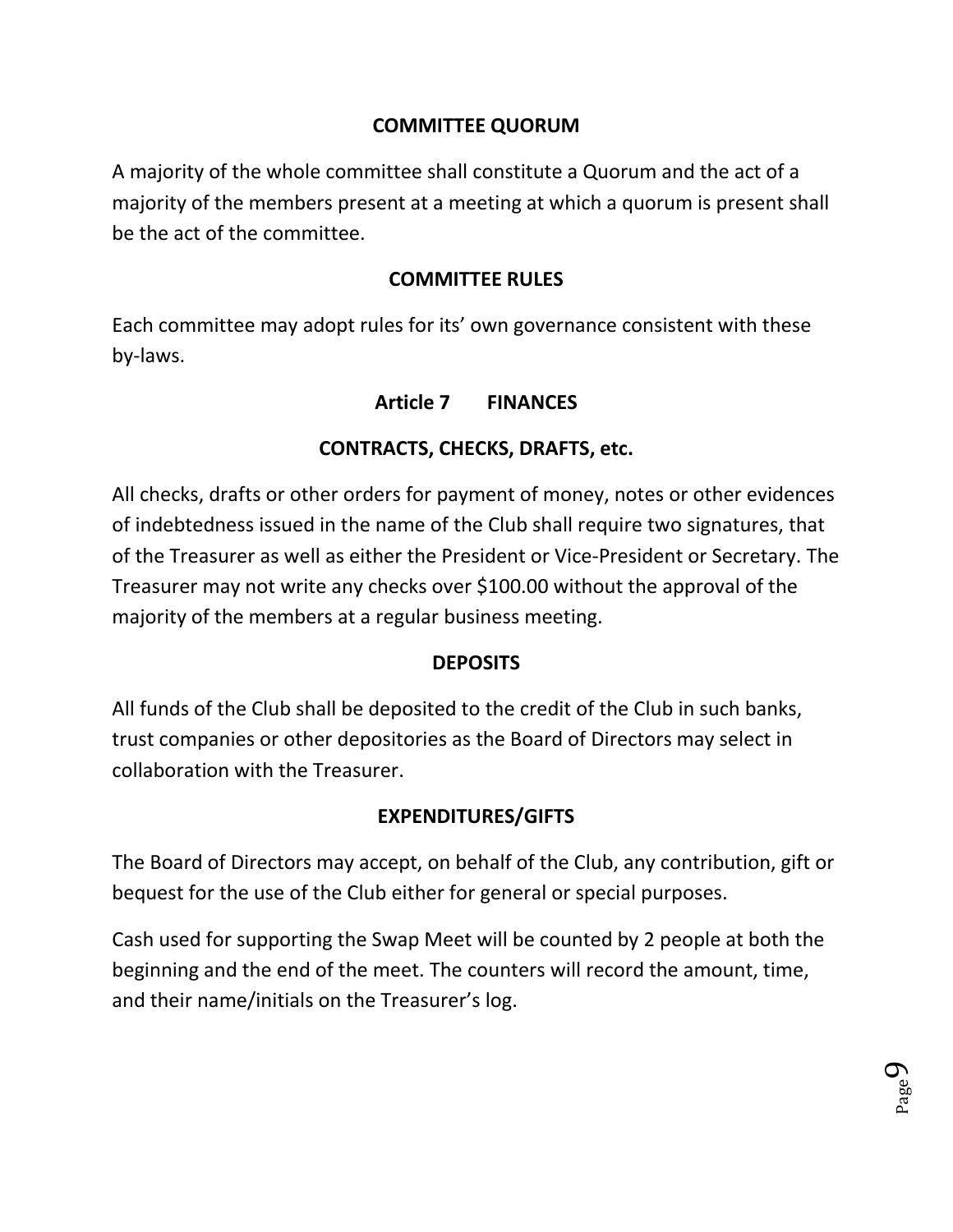### **AUDIT**

The Board of Directors shall be responsible for an annual audit of the Club's books by the first day of April and at other times as deemed appropriate by the Board.

### **BREAVEMENT**

In the event of the death of a Club member or a Club member's spouse, child, mother or father, a memorial gift of appropriate value shall be sent to the institution designated by the family.

# **DISSOLUTION OF THE CLUB**

In the event of the dissolution of this Club, the Club's assets shall be used to pay all legal debts. The balance, if any, shall be distributed to local charitable organizations designated by the Board of Directors.

# **Article 8 FISCAL YEAR**

The fiscal year of the Club shall begin on the first day of January and end on the last day of December each year.

# **Article 9 BY-LAWS**

These By-Laws may be altered, amended or repealed and new by-laws adopted by two thirds (2/3) majority of the voting members present at any regular meeting or any special meeting, provided that at least three (3) days written notice is given of the intention to alter, amend or repeal, or to adopt new by-laws at such a meeting. Proposed changes are to be read at three (3) consecutive meetings prior to such a vote.

# **DATE APPROVED: March 22, 2014**